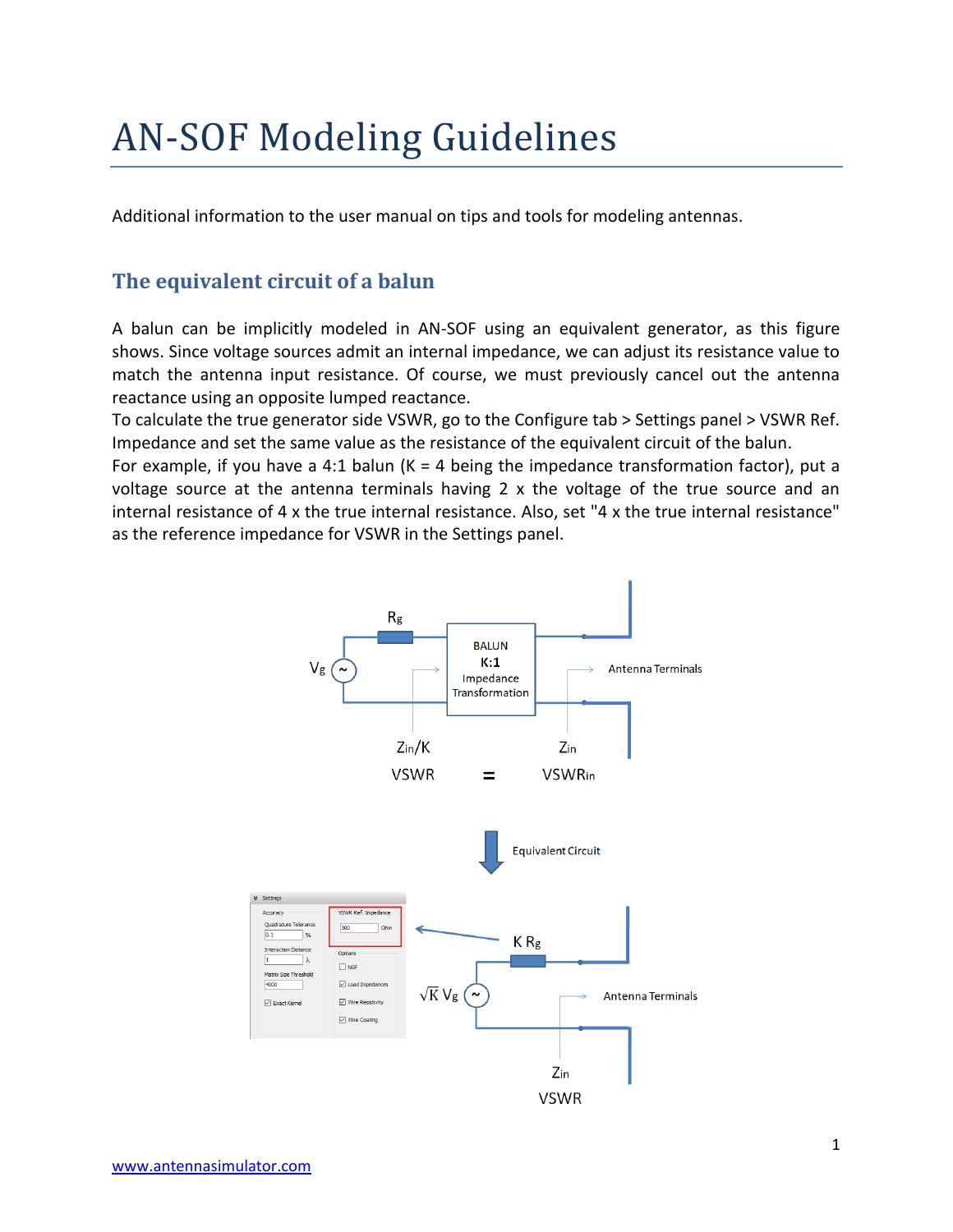## **On the modeling of radio masts**

Radiating towers or radio masts can be modeled in AN-SOF with a high degree of detail, as shown in this figure. Since we already know the omnidirectional shape of the radiation pattern, what interests us is to calculate electric field values at ground level for a given input power. Go to Configure tab > Near Field panel and set the desired coordinate system (Cartesian or Cylindrical:  $Z = 0$ , Spherical: theta = 90°). Go to the Excitation panel to set the input power (it is customary to set 1,000 W). To increase the conductivity of the soil and therefore the radiation efficiency, we can use a radial wire ground screen.

Regarding the feeding point, we can put a source at the position of the base insulator if the feedline will be connected there in the real life antenna. In this way, we will obtain the input impedance of the antenna, which we can then post-process (e.g. tuning house + transmission line coming from the transmitter).

To speed up the simulation, we could use a simplified model, which consists of a single vertical wire with a triangular cross section. The radiation pattern will be the same as before, but we must be careful at the feeding point.

The base of the tower in the detailed model forms a short transmission line to the source position at the tower center. In the simplified model, we can offset the source from the center a distance equal to the half width of the tower to simulate the short transmission line effect.

Both models can be downloaded from:

[https://antennasimulator.com/.../BroadcastTowerRadials.zip](https://antennasimulator.com/examples/BroadcastTowerRadials.zip?fbclid=IwAR1i1HMjHp0Or4WebiLqlumtRVjOLqXrEQYx-KPuMw5mefGt1RgBQvHOU2E)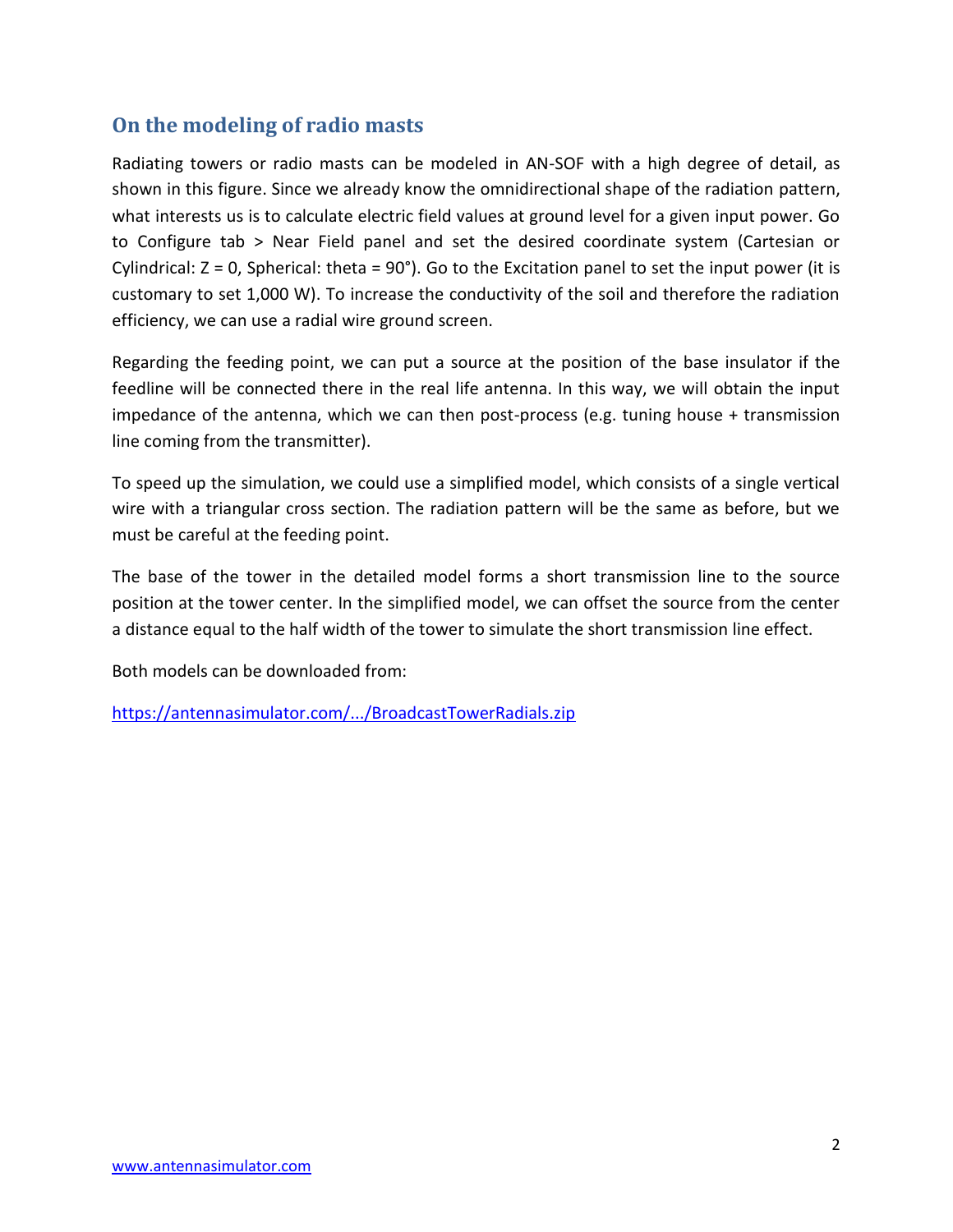

#### 1/4 λ Radiating Tower @ 3 MHz

**Detailed model** 



Zin = 53 + j 65  $\Omega$ 593 segments

**Simplified model** 



Zin = 52 + j 61  $\Omega$ 29 segments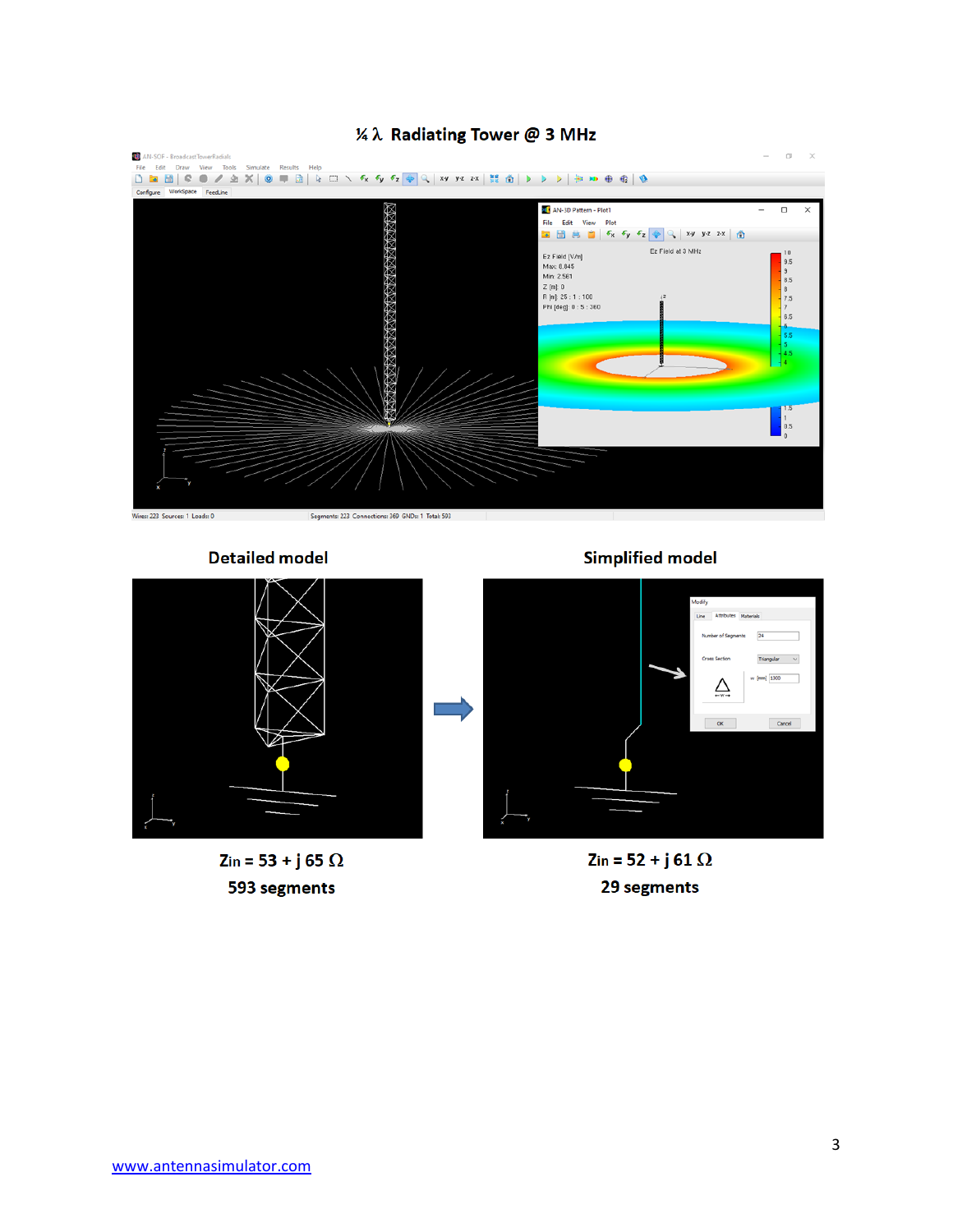### **How to import AN-SOF wires into AN-SOF**

Wires can be imported into AN-SOF from another AN-SOF project, so wire structures of different projects can be combined in a single project.

When a project is saved, a file having extension .wre will also be saved. This file contains the geometrical description of the wires. To import wires to a project, go to File menu > Import Wires > AN-SOF Format and just find and select the .wre file that you want to import.

For instance, this feature allows us to analyze the electromagnetic response of an antenna and its supporting structure separately, and then to combine them in a new project to analyze the response of the whole structure.